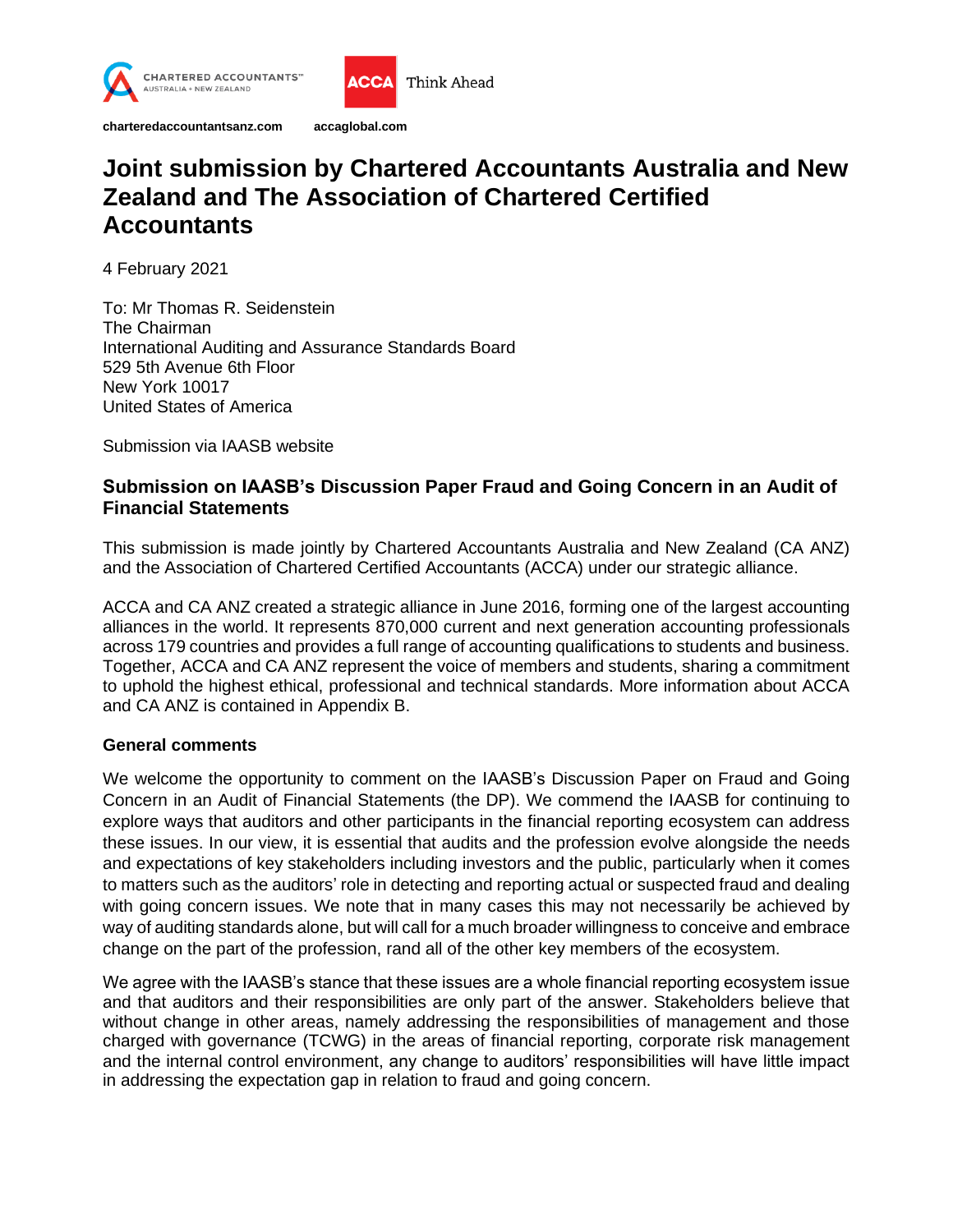



#### **charteredaccountantsanz.com accaglobal.com**

As referenced in the IAASB's DP, ACCA, together with CA ANZ, conducted a global research published in May 2019 entitled *[Closing the expectation gap in audit](https://www.accaglobal.com/in/en/professional-insights/global-profession/expectation-gap.html)*. Amongst other findings, of ACCA's research found that the public sees audit as part of the solution for preventing corporate failure. Furthermore, ACCA's research found that there's a demand for a wider audit scope including assigning more responsibilities to the auditor for identifying and reporting fraud. These findings are directly relevant to the discussions regarding the expectation gap on fraud and going concern.

ACCA's research on the expectation gap surveyed 11,000 people across 11 countries weighted evenly by sample size, gender and a spread across age, education level and household income. The countries in scope of this research were Australia, New Zealand, Canada, South Africa, the Netherlands, Singapore, Malaysia, Greece, Czech Republic, the UAE and the UK.

ACCA in collaboration with CA ANZ, CPA Canada and the Canadian Auditing and Assurance Standards Board (Canadian AASB), are currently working on a follow up project on the expectation gap focusing on fraud and going concern. As part of this project a series of roundtables were held with stakeholders of the wider financial reporting ecosystem across the globe. The IAASB's DP formed a key part of these roundtable discussions. The Canadian AASB has issued a response to the IAASB DP reflecting the views of Canadian stakeholders that participated in the project and of the Canadian AASB. The feedback we received on the IAASB DP is reflected in this response.

From our outreach, we believe that the main causes of the expectation gap in relation to fraud and going concern are the knowledge gap and the evolution gap. There were limited areas where performance gap issues were considered as a main cause compared to the other gaps.

The key areas that are our stakeholders considered would have the potential for the biggest impact on addressing the expectation gap are:

- 1. The need to refine and improve auditor's skills in relation to fraud detection. This was viewed as preferable to simply including fraud specialists on all engagements, though there may be a role for such specialists in some engagements. Fraud detection skills should be addressed at the university, qualification and continuing professional education levels. This includes finding mechanisms for practitioners to learn from actual fraud cases which often is prevented by long litigation time-frames, non-disclosure agreements and other legal impediments. Sharing of such cases would assist auditors to refine knowledge to adjust risk assessment and audit procedures. Consideration should also be given to the appropriate methods by which forensic specialists could be utilised in audit engagements where the auditor's judgement indicates it is appropriate to use such expertise.
- 2. Examine areas where the auditing standards could be enhanced to further enhance the application of professional scepticism, including the use of random testing. The correct execution of the risk assessment stage of the audit was seen as vital to correctly addressing fraud in particular. However, before revision is made to the standard, it is important to gain greater

**Chartered Accountants Australia and New Zealand** 33 Erskine Street, Sydney NSW 2000 GPO Box 9985, Sydney NSW 2001, Australia T +61 2 9290 1344 F +61 2 9262 4841 **charteredaccountantsanz.com**

**ACCA** The Adelphi 1/11 John Adam Street London WC2N 6AU United Kingdom T +44 (0)20 7059 5000 E info@accaglobal.com **accaglobal.com**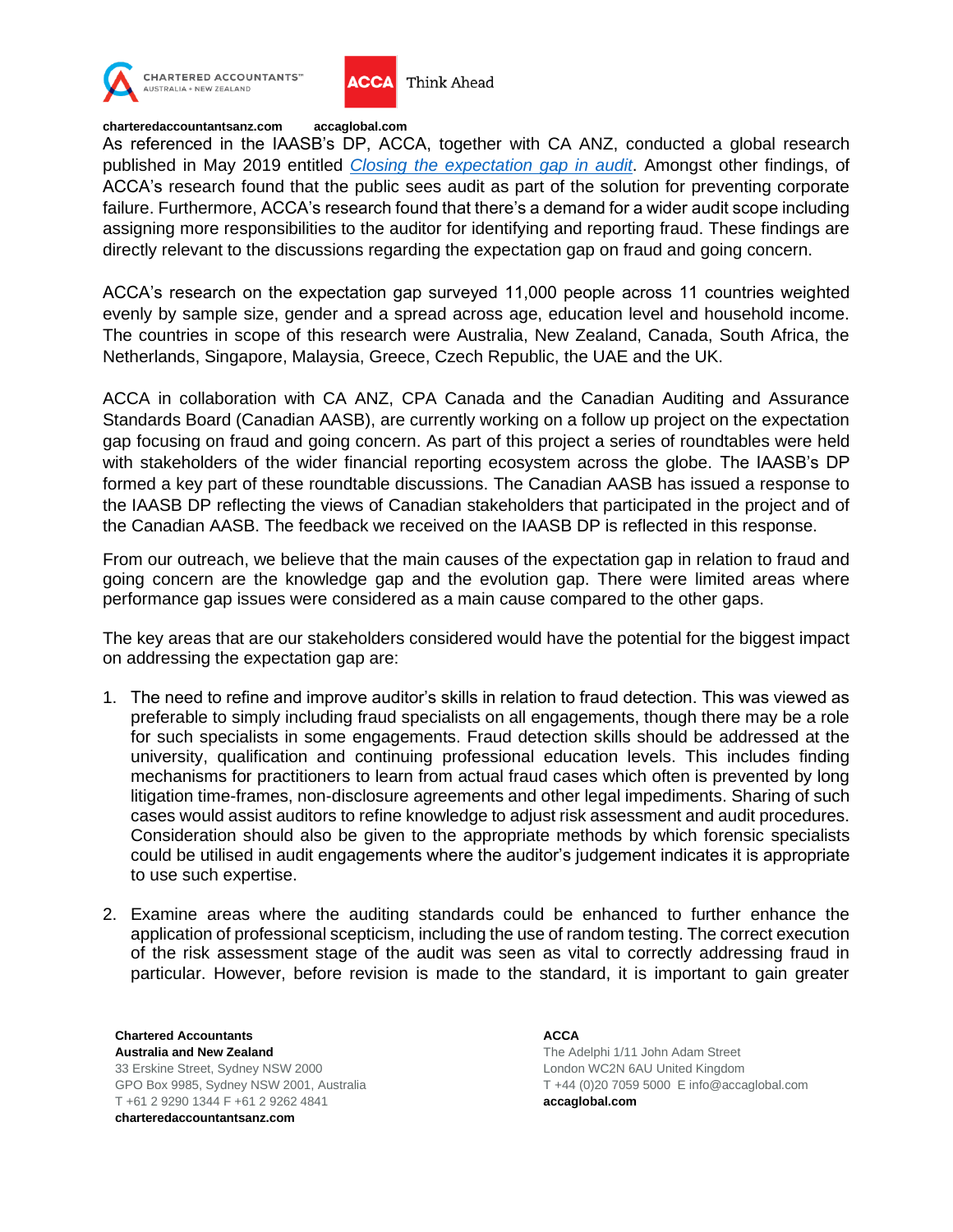



#### **charteredaccountantsanz.com accaglobal.com**

evidence on the current methods used in financial statement fraud and the areas of the financial statements which are most often targeted, so that any proposed revisions are targeted.

- 3. Clarify the accounting standards' definition of going concern. Until those charged with governance and preparers have clear and consistent practice in making their assessments of going concern, including implementing appropriate processes and internal controls in relation to the data they need to make their assessments, auditors can have limited impact on improving the management of going concern.
- 4. Enhance the responsibilities of management and those charged with governance to manage, and provide transparent reporting over how they have managed, business risks related to financial reporting (including fraud) and other areas which maybe be of interest to stakeholders. This could be achieved by some form of internal controls reporting, subject, where appropriate by assurance. Calls for such regimes have been made in both as per the Independent Review Report of Sir Donald Brydon (the Brydon report) and the recent Australian Parliamentary Joint Committee Inquiry into the regulation of auditing in Australia. We also recognise the cost of such reporting involved for smaller entities, so they need to be developed with appropriate consultation and consideration of which entities should be subject to such regimes.

Our responses to the specific questions for comment raised in the DP follow in Appendix A. Should you have any queries about the matters in this submission, or wish to discuss them in further detail, please contact Melanie Scott, Senior Policy Advocate at CA ANZ via email; [melanie.scott@charteredaccountantsanz.com](mailto:melanie.scott@charteredaccountantsanz.com) and Antonis Diolas, Head of Audit and Assurance at ACCA via email: [antonis.diolas@accaglobal.com.](mailto:antonis.diolas@accaglobal.com)

Yours sincerely

**Amir Ghandar CA** Leader, Reporting and Assurance Chartered Accountants Australia and New Zealand [Amir.Ghandar@charteredaccountantsanz.com](mailto:Amir.Ghandar@charteredaccountantsanz.com) +61 2 9080 5866

**Antonis Diolas FCCA** Head of Audit and Assurance ACCA [antonis.diolas@accaglobal.com](mailto:Maggie.Mcghee@accaglobal.com) +44 20 7059 5778

**Chartered Accountants Australia and New Zealand** 33 Erskine Street, Sydney NSW 2000 GPO Box 9985, Sydney NSW 2001, Australia T +61 2 9290 1344 F +61 2 9262 4841 **charteredaccountantsanz.com**

#### **ACCA**

The Adelphi 1/11 John Adam Street London WC2N 6AU United Kingdom T +44 (0)20 7059 5000 E info@accaglobal.com **accaglobal.com**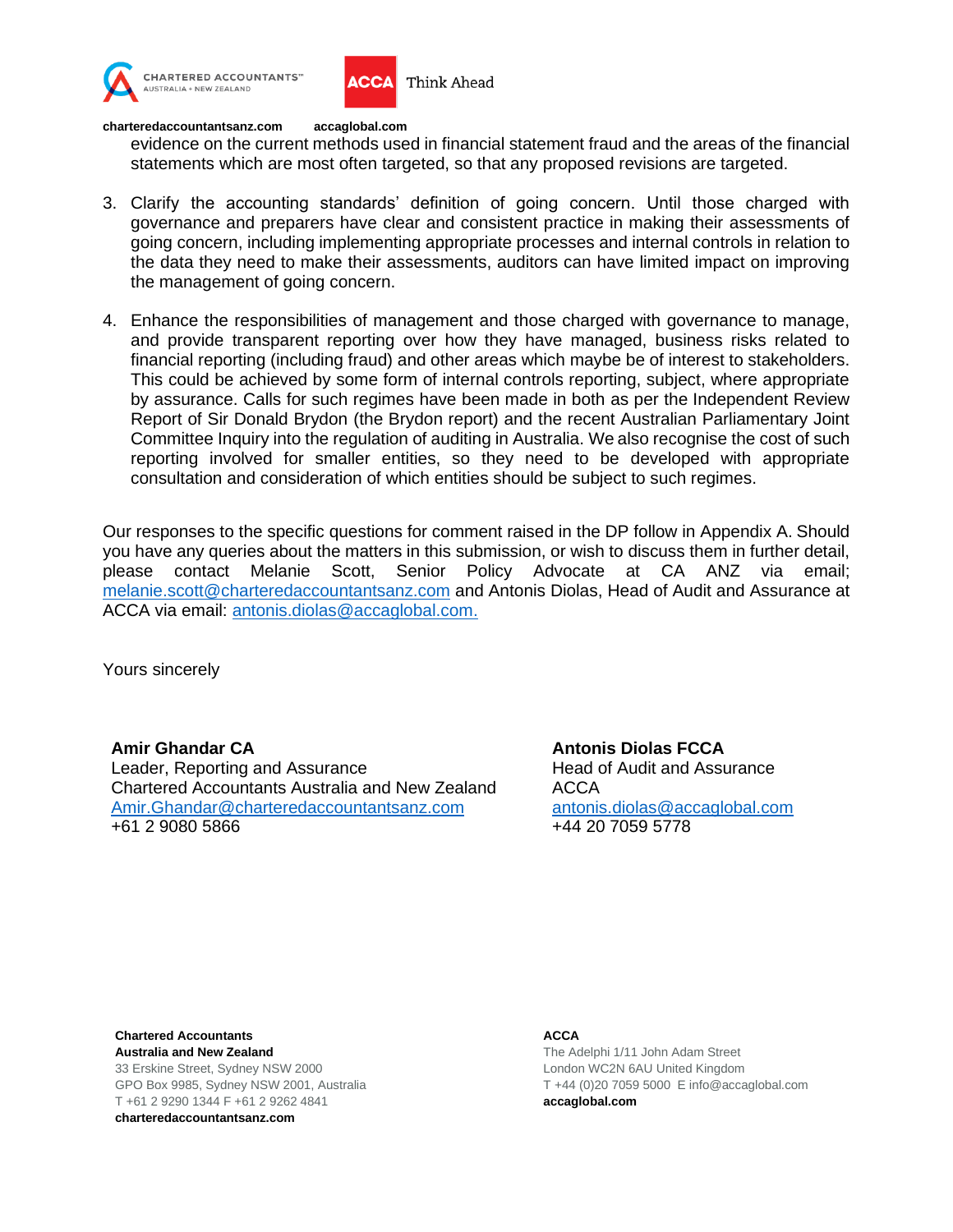# **Appendix A**

## **IAASB Questions**

**1. In regard to the expectation gap (see Section I):**

## **(a) What do you think is the main cause of the expectation gap relating to fraud and going concern in an audit of financial statements?**

According to feedback received in our outreach for this DP, there was a wide recognition that the expectation gap is a wider financial reporting ecosystem issue with all relevant stakeholders having a role in narrowing it, as noted in the DP. The views we've heard regarding the main cause of the expectation gap relating to fraud and going concern were mixed, with most stakeholders referring to the knowledge and evolution gaps. Some feedback was also provided for the performance gap but to at a lesser extent.

## **Knowledge gap**

We consider that there is still a lack of understanding by the general public regarding the purpose of an audit and what the respective responsibilities of auditors and those charged with governance are, in relation to the management of risks, the preparation of financial statements and the provision of assurance over those financial statements. In the case of going concern, this is exacerbated by the lack of clarity over the concept of going concern used in the accounting standards which drive preparers' responsibilities versus the auditor's responsibilities established in the auditing standards. There is also the fundamental issue that, at heart, users would like there to be no corporate failures or fraud even if this is not achievable in our current markets, regardless of how much regulation is put in place.

Furthermore, some of the feedback received emphasised that there is a general lack of knowledge regarding fraud and a confusion as to what fraud means in the context of an audit of financial statements. Recommendations suggest audit firms need to place more emphasis in educating their staff via training regarding fraud, if they are to be in a better position to detect and report fraud when it occurs and/or properly investigate suspicions.

#### **Evolution gap**

Based on the feedback received, the other primary cause of the expectation gap relates to the evolution gap. During our outreach a large majority of the stakeholders expressed the view that, for auditors, there is more room for evolution in the area of fraud than for going concern.

Some stakeholders also suggest that the focus should only be on the evolution gap and how the profession can evolve to satisfy users' expectations rather than keep focusing on the knowledge gap as one that will always exist. Businesses continue to increase in complexity and, in response, users' expectations of what they require from assurance changes over time.



**ACCA** Think Ahead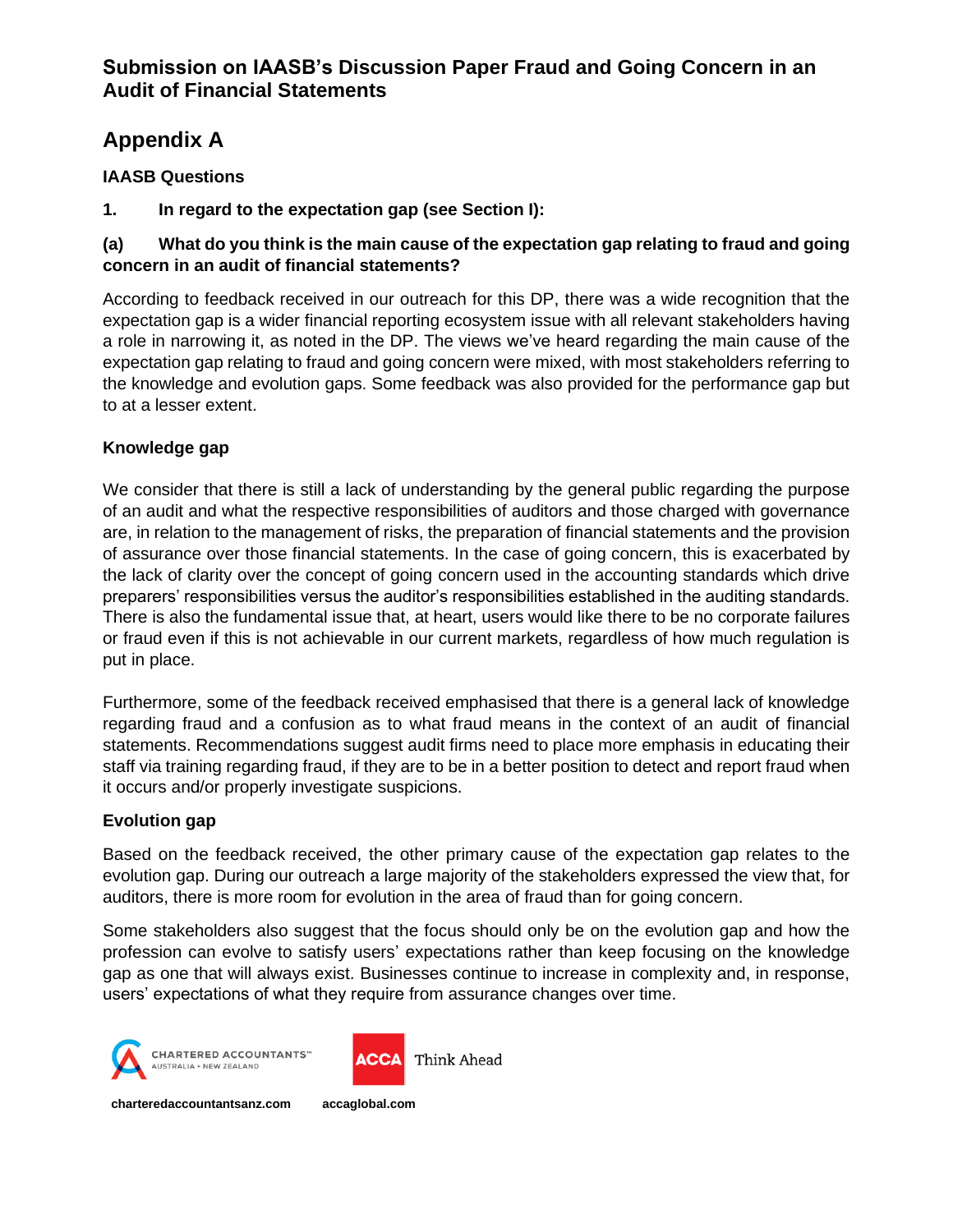## **Performance gap**

Although according to the feedback received, fewer stakeholders identified the performance gap as one of the main causes of the expectation gap, some stakeholders, other than audit practitioners, consider that the expectation gap is caused either by auditors not following the requirements of ISA 240 or because the requirements of ISA 240 are not robust enough.

We note that in respect of the performance gap, in the UK as per the Brydon report it was noted that ISA (UK) 240, the equivalent UK standard on fraud, 'appears to be a balancing act between managing, or possibly lowering, expectations whilst seeking to avoid going so far as to affect significantly users' perceptions as to the value of audit. The messaging in this standard is therefore somewhat ambiguous, in Brydon's view<sup>1</sup>. Similar points were raised by regulators during our outreach, more specifically, regarding para 5 of IAASB's ISA 240 which states that 'while the audit may be properly planned and performed, some material misstatements may not be detected' who are of the view that such statements undermine the auditor's responsibility in detecting and reporting fraud. As a result, the UK Financial Reporting Council (FRC) is currently consulting on certain revisions to ISA (UK) 240, to address some of the concerns raised in the Brydon report. In our view, the feedback received by the FRC on these revisions will be very relevant for the IAASB's consideration.

## **(b) In your view, what could be done, by the IAASB and / or others (please specify), to narrow the expectation gap related to fraud and going concern in an audit of financial statements?**

We agree with the IAASB's view that these issues are a wider financial reporting ecosystem issue and that addressing the role of auditors and their responsibilities is only part of the answer. Stakeholders believe that without change in other areas, namely, addressing the responsibilities of management and those charged with governance in the areas of financial reporting and corporate risk management, any change to auditors' responsibilities will have little, if any, impact in addressing the expectation gap in relation to fraud and going concern.

The key areas where an impact can be made that were identified during our outreach are:

• The need to refine and improve auditor's skills in relation to fraud detection. This was viewed as preferable to simply including fraud specialists on all engagements, though there may be a role for such specialists in some engagements. Fraud detection skills should be addressed at the university, qualification and continuing professional education levels. This includes finding mechanisms for practitioners to learn from actual fraud cases which often is prevented by long litigation time-frames, non-disclosure agreements and other legal impediments. Sharing of such cases would assist auditors to refine knowledge to adjust risk assessment and audit procedures. Consideration should also be given to the appropriate

<sup>1</sup> <https://www.gov.uk/government/publications/the-quality-and-effectiveness-of-audit-independent-review>



**ACCA** Think Ahead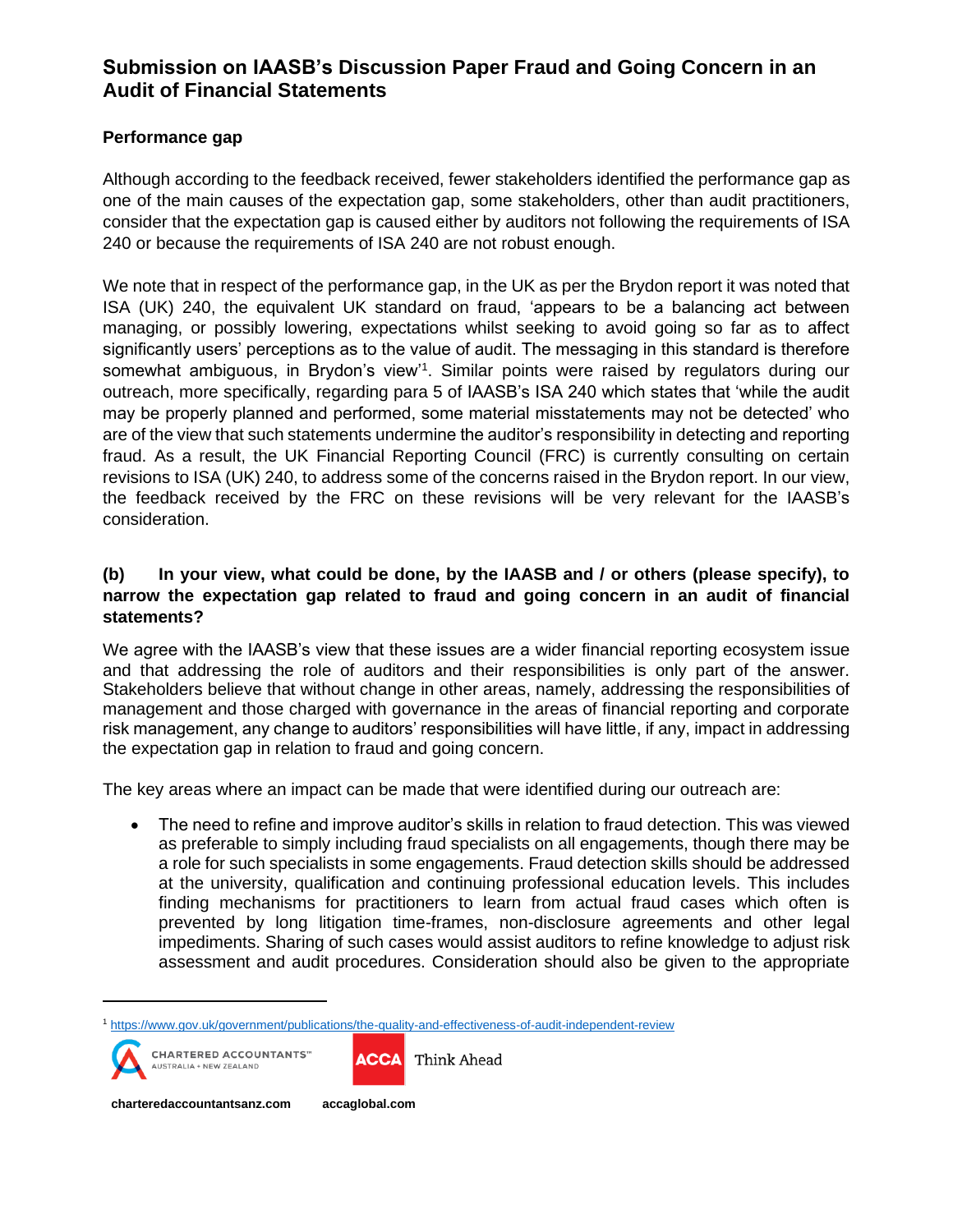methods by which forensic specialists could be utilised in audit engagements where the auditor's judgement indicates it is appropriate to use such expertise.

- Examine areas where the auditing standards could be enhanced to further enhance the application of professional scepticism, including the use of random testing. The correct execution of the risk assessment stage of the audit was seen as vital to correctly addressing fraud in particular. However, before revision is made to the standard, it is important to gain greater evidence on the current methods used in financial statement fraud and the areas of the financial statements which are most often targeted so that any proposed revisions are targeted.
- Clarify the accounting standards' definition of going concern. Until those charged with governance and preparers have clear and consistent practice in making their assessments of going concern, including implementing appropriate processes and internal controls in relation to the data they need to make their assessments, auditors can have limited impact on improving the management of going concern.
- Enhance the responsibilities of management and those charged with governance to manage, and provide transparent reporting over how they have managed, business risks related to financial reporting (including fraud) and other areas which maybe be of interest to stakeholders. This could be achieved by some form of internal controls reporting, subject, where appropriate by assurance. Calls for such regimes have been made in both as per the Independent Review Report of Sir Donald Brydon (the Brydon report) and the recent Australian Parliamentary Joint Committee Inquiry in the regulation of auditing in Australia. We also recognise the cost of such reporting involved for smaller entities, so they need to be developed with appropriate consultation and consideration of which entities should be subject to such regimes.

#### **2. This paper sets out the current requirements for the auditor in relation to fraud in an audit of financial statements, and some of the issues and challenges that have been raised with respect to this (see Sections II and IV). In your view:**

## **(a) Should the auditor have enhanced or more requirements with regard to fraud in an audit of financial statements? If yes, in what areas?**

Generally, the feedback received suggested that the auditing standards are fundamentally sound in this regard. However, as business practices and technology have evolved since ISA 240, *The Auditor's Responsibilities Relating to Fraud in an Audit of Financial Statements* was developed, we recommend that the board obtain further evidence on where and how frauds most commonly occur and where/how they are being detected before determining if the standards still appropriately address fraud. During our outreach some stakeholders questioned whether the standard focuses on the right procedures given the technological developments that have occurred since it was released. Auditors do need to have appropriate focus on assessing fraud risk with a sceptical mindset and responding to that risk assessment appropriately.

We believe that auditors require enhancements to their skills in fraud detection, but these enhancements would be obtained via training, not via changes to the standards. There was



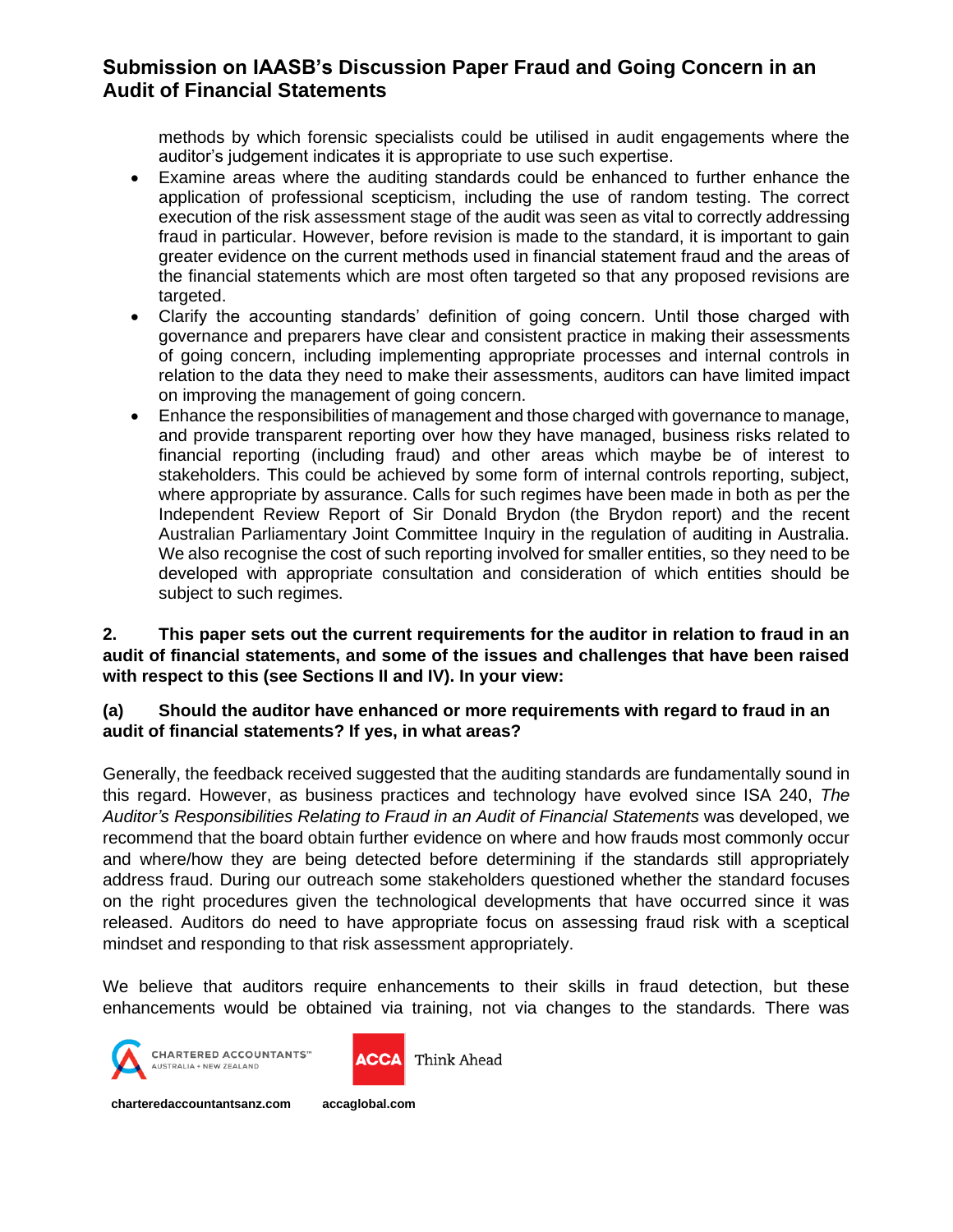recognition that it is often difficult for experienced auditors to share the knowledge they have gained dealing with frauds as major frauds often involve legal proceedings with associated non-disclosure responsibilities. There should be mechanisms for these lessons to be shared.

Similar points were raised during the IAASB's roundtable on fraud and going concern session with the wider stakeholder groups, where some stakeholders noted that there is not much information shared regarding fraud cases after they are discovered which could be used as lessons learned for the wider financial reporting ecosystem. This could also help prevent similar cases occurring in the future. The Brydon report in the UK includes a relevant recommendation that 'ARGA maintains an open access case study register detailing corporate frauds that have occurred in order that auditors can learn in real time from these frauds.' <sup>2</sup> Although this recommendation has yet to be publicly consulted, similar developments could be a starting point at the international level.

We have previously heard similar concerns from audit committee chairs about how it is difficult for directors to learn from other directors who have been through corporate failures as they often get tied up in litigation and confidentiality agreements. Management and TCWG also need to be skilled in preventing and detecting fraud, particularly TCWG, as management can often be the perpetrators of major financial statement fraud.

#### *Presumed risk of fraud in revenue*

In our view, the IAASB should consider exploring other areas in addition to revenue, such as for example, expenditure which particularly in light of Covid-19 may be more susceptible to fraud. This may be more relevant in the case of LCEs where for example, targeting reduced tax liability is more common, particularly in owner managed businesses. Similar views were raised by stakeholders during the IAASB's roundtable discussion on fraud and going concern for LCEs.

## *Audit procedures responsive to risks related to management override of controls i.e. journal entry testing*

We note that in the case of journal entry testing there seem to be some inconsistencies in practice, particularly in LCE audits, with practitioners often questioning the value added when for example, many, if not all, of those entries already formed part of their substantive testing. We therefore suggest providing guidance regarding the 'why' of performing certain audit procedures is better articulated, allowing practitioners to recognise the value added which in its turn will lead to better performance in this area as noted in our response to the IAASB's Discussion Paper on LCEs.

<sup>2</sup> <https://www.gov.uk/government/publications/the-quality-and-effectiveness-of-audit-independent-review>



**CHARTERED ACCOUNTANTS"** AUSTRALIA + NEW ZEALAND



**ACCA** Think Ahead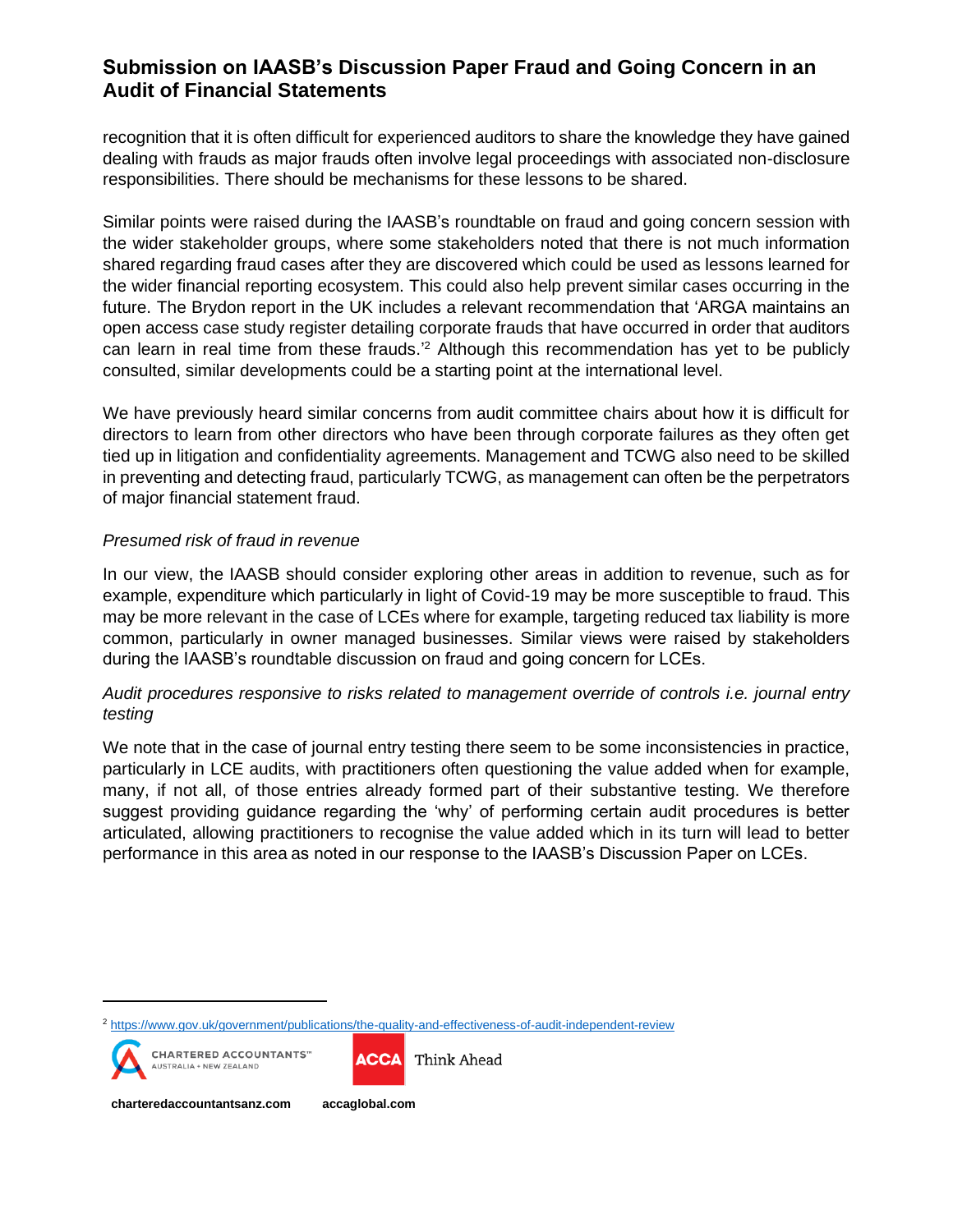#### *Use of forensic specialists or other relevant specialists in a financial statement audit*

In our outreach views on the mandated use of forensic specialists were mixed, with most stakeholders stating that this is likely to increase costs with very little, if any, value added. Furthermore, mandating the use of forensic specialists is likely to be a bigger challenge for SMPs given that in many cases they would need to seek outsourced support. There may also be supply issues as forensic practitioners are specialists within the profession and there may not be enough of them to meet such a requirement. However, our stakeholders did express support for increased involvement of forensic specialists where the auditor's professional judgement is that their involvement is appropriate for the circumstances of an audit engagement, similar to the use of other experts. Furthermore, some stakeholders also suggested that the use of forensic specialists could be considered to be mandated in the planning stage of listed and/or regulated audit engagements and then based on the auditor's judgement decide if they should be involved throughout the engagement. We do emphasise that such developments should be considered carefully as there is a risk of widening the expectation gap, particularly, in the case where forensic specialists are used and fraud still goes undetected.

As noted earlier in our response to 1(a), the UK FRC is currently consulting on certain revisions to ISA (UK) 240, the equivalent standard on Fraud in the UK. One of the revisions under the Identification and Assessment of the Risks of Material Misstatement Due to Fraud, is the addition of para 27-1 which states 'If the auditor identifies a misstatement due to fraud or suspected fraud, the auditor shall determine whether a forensic expert is needed to investigate further'<sup>3</sup>. We consider that this revision would reflect the views that represent the majority of our stakeholders as noted above, and we therefore suggest the IAASB to consider this.

#### *Additional audit procedures should be required when a non-material fraud is identified*

According to the feedback received the majority of stakeholders consider that the current requirements are still sufficient and appropriate when either material or non-material fraud is identified. Some practitioners emphasised that performing procedures for non-material fraud will only lead to widening the expectation gap. We do note that some stakeholders other than audit practitioners, did support additional audit procedures when a non-material fraud is identified. We consider that given the knowledge gap that currently exists regarding the extant requirements, the current standard is still sufficient and appropriate.

## *Additional engagement quality control review procedures specifically focused on the engagement team's responsibilities relating to fraud for audits of financial statements*

As noted in the DP, in certain jurisdictions, such as in Japan, such procedures have already been implemented and based on to the feedback received in our outreach, we suggest that the IAASB should explore this further. The introduction of additional engagement quality control review

<sup>3</sup> [https://www.frc.org.uk/getattachment/ac4b8f2d-a6a0-43c0-84fe-2b972b322f5f/ISA-\(UK\)-240-2020-Exposure-Draft-FINAL.pdf](https://www.frc.org.uk/getattachment/ac4b8f2d-a6a0-43c0-84fe-2b972b322f5f/ISA-(UK)-240-2020-Exposure-Draft-FINAL.pdf)



**CHARTERED ACCOUNTANTS**" AUSTRALIA + NEW ZEALAND



**ACCA** Think Ahead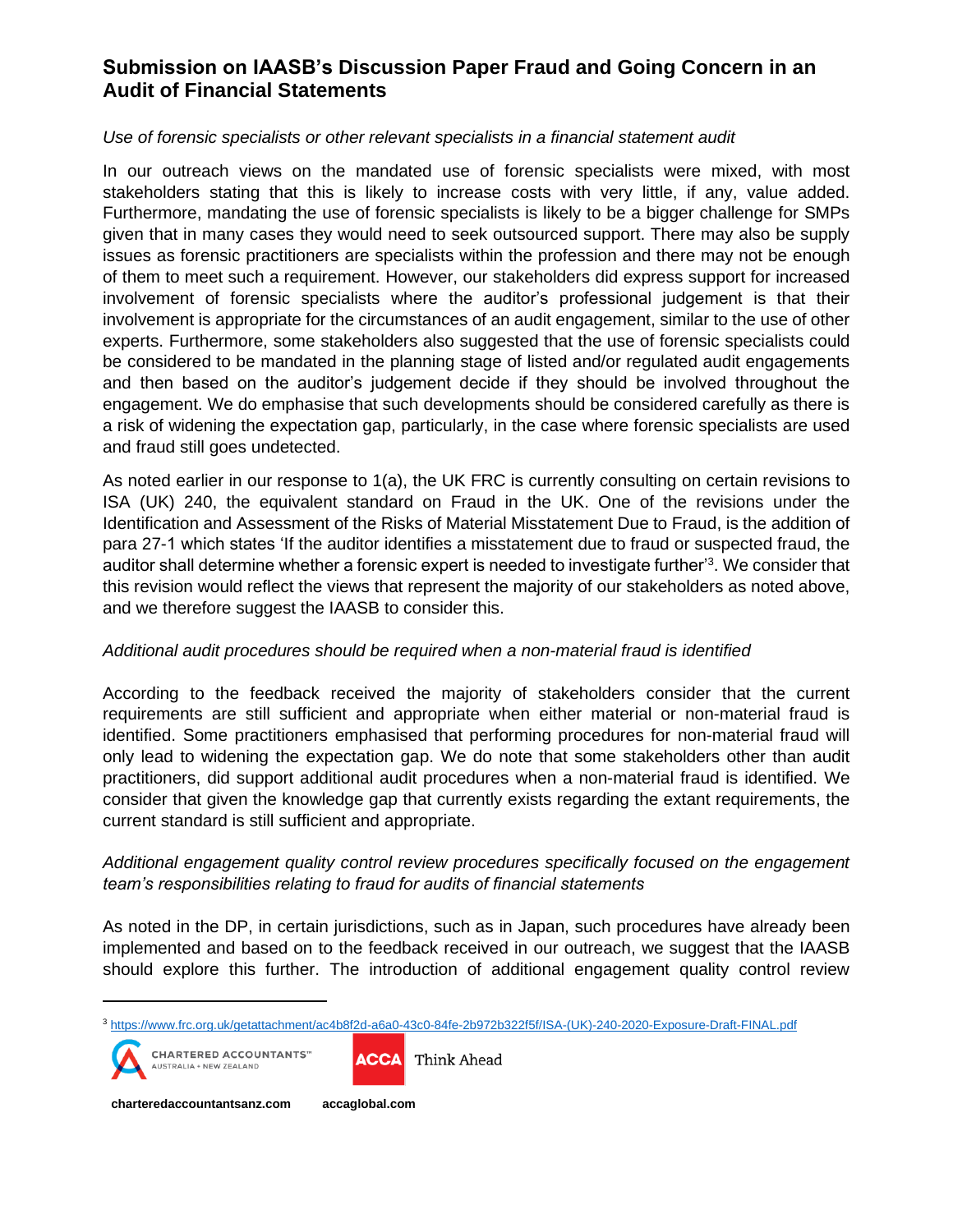procedures was considered one of the easier developments to implemented compared to the other potential areas that were included in the DP. A starting point could be following up with jurisdictions that have already implemented such procedures and consider whether post implementation reviews suggest that these procedures were effective.

## *Emphasis placed on the auditor's responsibilities around fraud related to third parties*

We didn't receive any strong feedback that supports revisions to the extant standard regarding fraud related to third parties. We do note however, that some stakeholders noted additional procedures should be considered as the current environment in light of Covid-19 increases risk of third-party fraud that could have material impact on the financial statements. Some feedback suggests that cybersecurity risks and their interaction with financial reporting, should also be considered.

## **(b) Is there a need for enhanced procedures only for certain entities or in specific circumstances? If yes:**

## **(i) For what types of entities or in what circumstances?**

As noted in our response to 2(a) according to outreach views on the use of forensic specialists were mixed, with most stakeholders stating that mandating their use is likely to increase costs with very little, if any, value added. Furthermore, mandating the use of forensic specialists is likely to be a bigger challenge for SMPs given that in many cases they would need to seek outsourced support. However, our stakeholders did express support for increased involvement of forensic specialists where the auditor's professional judgement is that their involvement is appropriate for the circumstances of an audit engagement, similar to the use of other experts. Furthermore, some stakeholders also suggested that the use of forensic specialists could be considered to be mandated in the planning stage of listed and/or regulated audit engagements and then based on the auditor's judgement decide if they should be involved throughout the engagement. However, before requiring the involvement of forensic specialists, further research into what additional services/procedures would be useful is required as the nature of the work such experts usually do i.e. investigating fraud that has already occurred utilising time intensive, is different to the nature of an audit.

## **(ii) What enhancements are needed?**

## **(iii) Should these changes be made within the ISAs or outside the scope of an audit (e.g., a different engagement)? Please explain your answer**

There may be some circumstances where forensic specialists could add value as part of the audit team, however any requirement for this would need to be conditional to allow for auditor judgment and jurisdictional impacts. There were mixed views on whether this should be addressed by increasing the auditor's responsibilities in the audit engagement or whether there should be a separate fraud related engagement where the auditor's risk assessment would indicate that the fraud risk is such that specialists are required.



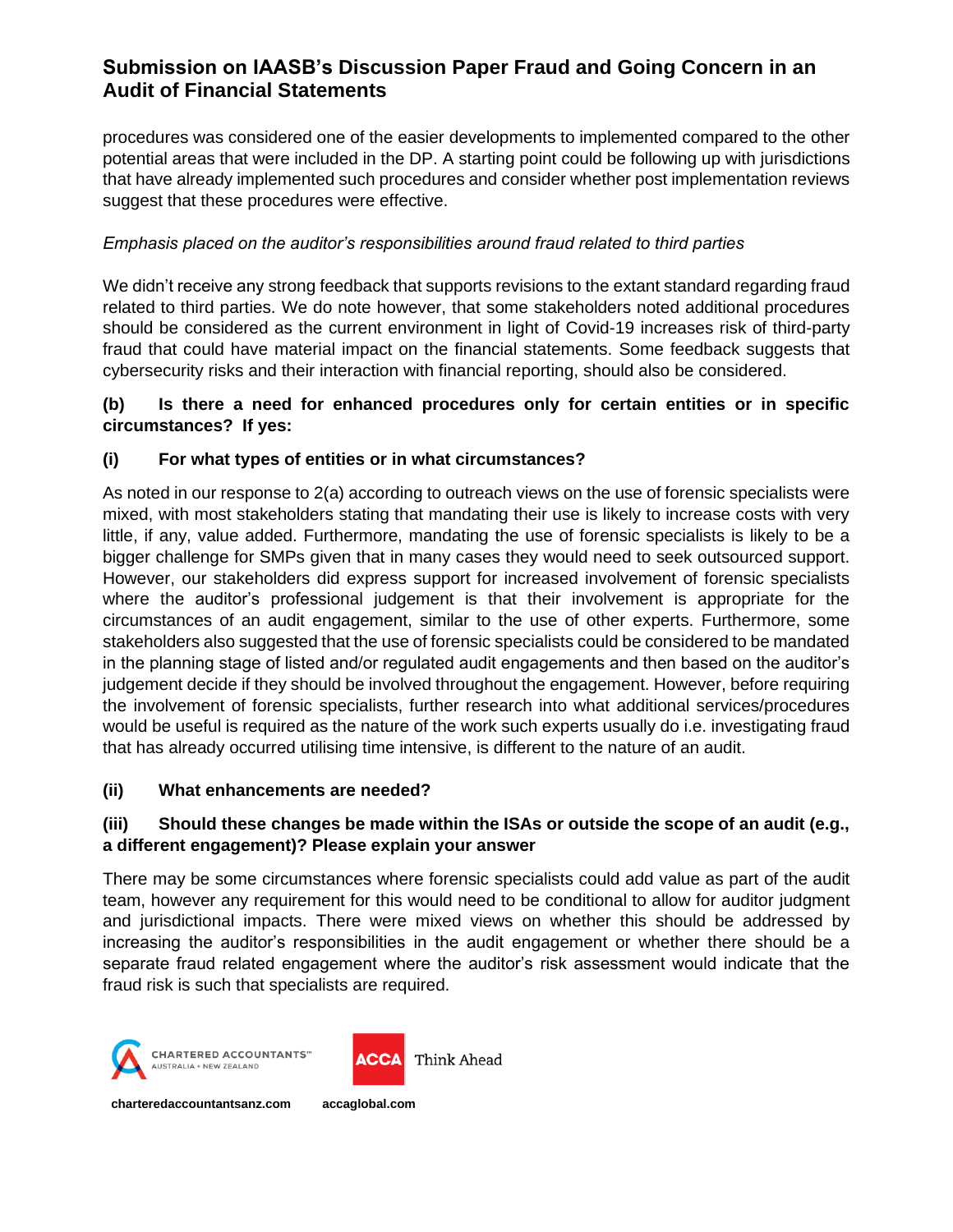## **(c) Would requiring a "suspicious mindset" contribute to enhanced fraud identification when planning and performing the audit? Why or why not?**

Overall, we do not believe requiring a "suspicious mindset" would contribute to enhanced fraud identification when planning and performing the audit. The feedback received regarding this question varied according to what 'suspicious mindset' was perceived to mean. For example, some stakeholders perceived that it was referring to professional scepticism and that it does not involve introducing a different concept, hence, they were in support that having a suspicious mindset could enhance fraud identification.

However, most stakeholders, particularly audit practitioners, perceived that requiring a 'suspicious mindset' implies introducing a new concept in addition to professional scepticism. These stakeholders were therefore against requiring a 'suspicious mindset' for a number of reasons, including, the risk of impairing the relationship between management and auditor and the additional time that would be required for audits to be completed, given that instead of starting from a neutral mindset, they will start with suspicion. Furthermore, some stakeholders also referred to the fact that, currently professional scepticism is an area where auditors tend to lack performance and therefore introducing another concept is likely to cause more confusion rather than help. The focus should therefore be in narrowing any performance gap that exists in exercising professional scepticism rather than introducing new concepts.

We therefore consider that a 'suspicious' mind set would not necessarily contribute to enhanced fraud identification and could cause more harm than benefit. However, it would be beneficial for firms to embed forensic accounting and fraud awareness throughout the training of their audit staff which in turn, will result in having future professionals better equipped to detect and report actual or suspected fraud because of their enhanced set of skills and mind set. Firms should also continue to monitor the performance of their staff regarding professional scepticism and find ways to mitigate any gaps.

**(i) Should the IAASB enhance the auditor's considerations around fraud to include a "suspicious mindset"? If yes, for all audits or only in some circumstances?**

No, please refer to reasons outlined under 2(c).

## **(d) Do you believe more transparency is needed about the auditor's work in relation to fraud in an audit of financial statements? If yes, what additional information is needed and how should this information be communicated (e.g. in communications with those charged with governance, in the auditor's report, etc.)?**

According to the feedback received, audit practitioners are willing to be more transparent regarding their work in relation to fraud in an audit of financial statements provided that, there is more transparency on how management and those charged with governance have fulfilled their primary responsibility for preventing and detecting fraud. Some recommendations included in the Brydon's report are very relevant, for example, one of them suggests that 'directors should report on the action they have taken to fulfil their obligations to prevent and detect material fraud against the background



**ACCA** Think Ahead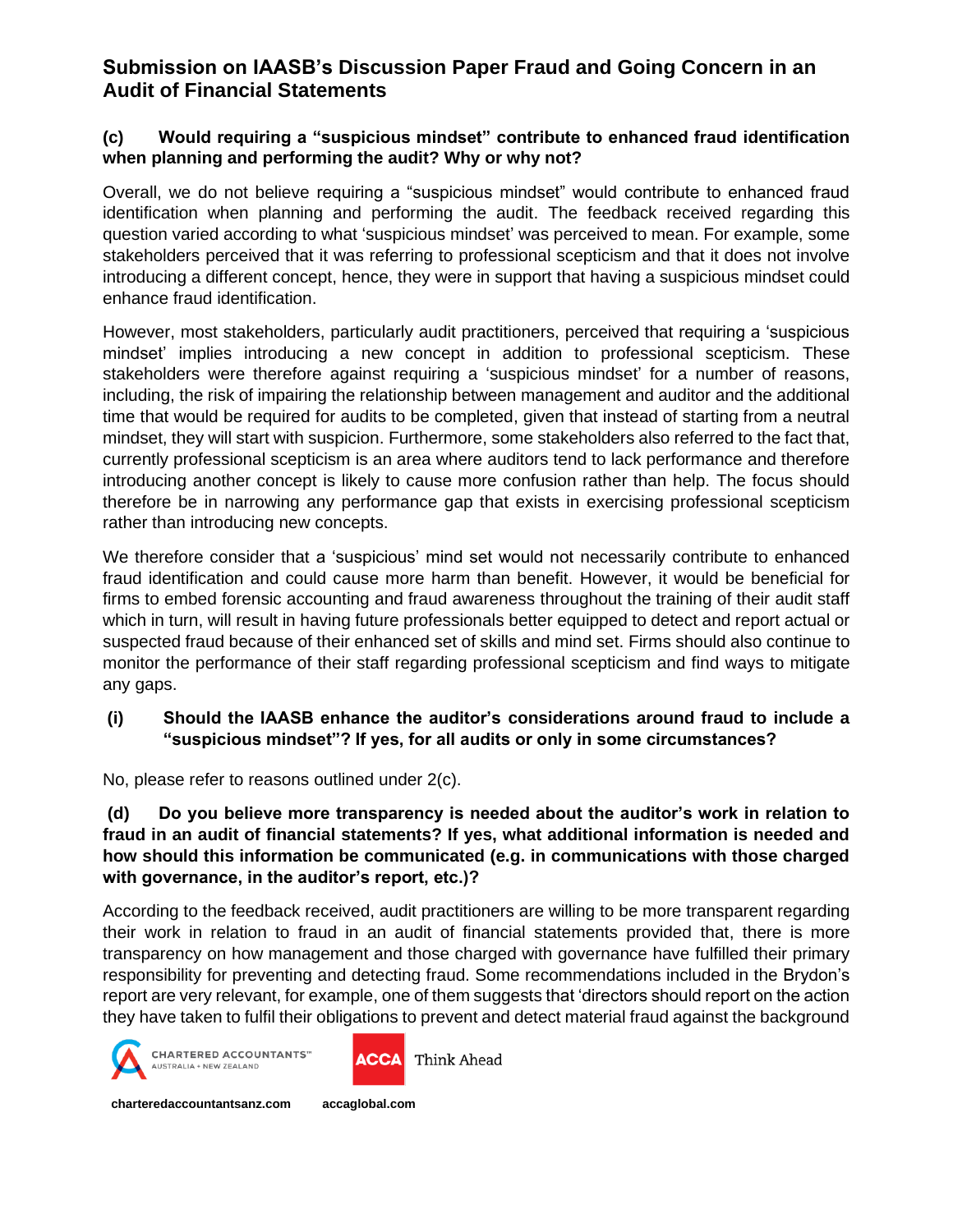of their fraud risk assessment.<sup>4</sup> This recommendation could be a starting point with auditors then evaluating the management's assessment on fraud and reporting on it in the auditor's report. Similarly, in Australia, the recent Parliamentary Joint Inquiry into the regulation of audit recommended that there should be a requirement that Australian companies to establish internal control frameworks in relation to financial reporting, that management should evaluate and annually report on the effectiveness of those internal controls and that this assessment be subject to audit<sup>5</sup>. It seems clear that there is a need to evolve the ways in which management and those charged with governance manage and monitor business risks via their internal controls system and that these be communicated with users. We therefore do not believe that simply increasing the disclosures in the auditor's report would address the expectation gap.

There may also be room for enhancements to discussions held with TCWG, but we did not hear strong views that current practice in this area is lacking. However, alternative forms of assurance where management/TCWG make statements around their system of internal controls, including controls for preventing and detecting fraud, and assurance on those statements may be useful in providing relevant information to the users.

## **3. This paper sets out the auditor's current requirements in relation to going concern in an audit of financial statements, and some of the issues and challenges that have been raised with respect to this (see Sections III and IV). In your view:**

## **(a) Should the auditor have enhanced or more requirements with regard to going concern in an audit of financial statements? If yes, in what areas?**

*Extending the entity's assessment of going concern beyond 12 months, and whether auditors should be required to consider this longer time period in their assessment.*

According the feedback received, most of our stakeholders did not support extending the period of the entity's assessment for going concern. There was a common view that there is diminishing value from any form of assurance as the forward-looking period lengthens. Furthermore, our stakeholders noted that, rather than extending the going concern assessment beyond 12 months, it would be more relevant to look at 12 months from the date of the auditor's report rather than 12 months from the balance sheet date in those jurisdictions that have not yet adopted this approach. To illustrate our point, in light of Covid-19, in most countries there were extensions of reporting deadlines and, as a result the usefulness of a 12-month going concern assessment starting from the balance sheet date was less relevant as the report may not be signed for six months or more after this date. Requiring management and auditors to assess/assure going concern from the date of signing would be more useful to stakeholders and an evolution of current practice in many jurisdictions.

We note that both Australia and New Zealand have already implemented this development and require the auditor to sign off on 12 months from the date of their report. This is an extension of the

<sup>&</sup>lt;sup>5</sup> [https://www.aph.gov.au/Parliamentary\\_Business/Committees/Joint/Corporations\\_and\\_Financial\\_Services/RegulationofAuditing](https://www.aph.gov.au/Parliamentary_Business/Committees/Joint/Corporations_and_Financial_Services/RegulationofAuditing)



**CHARTERED ACCOUNTANTS**" AUSTRALIA + NEW ZEALAND



**ACCA** Think Ahead

<sup>4</sup> <https://www.gov.uk/government/publications/the-quality-and-effectiveness-of-audit-independent-review>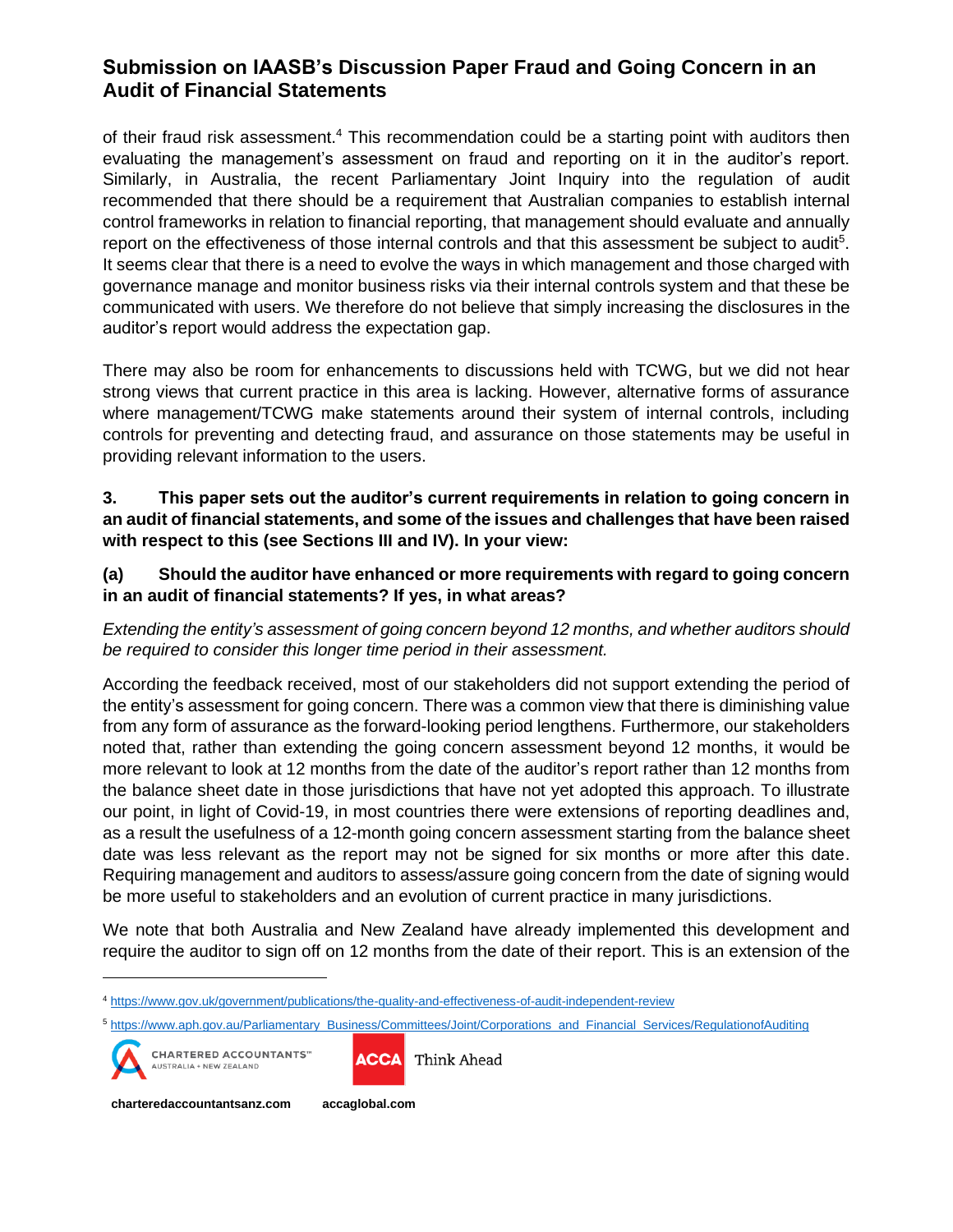assessment period beyond what is required under IAS 1, *Presentation of Financial Statements,* for preparers. We do note that, the NZASB has moved to enhance going concern disclosures in the absence of change from the IASB. As the NZ accounting standards reforms are new, we do not yet have insight as to whether they have impacted the expectation gap. However, only when such revisions happen at the international level, in this case via the IASB, we will be able to have consistent application internationally.

#### *Clarity regarding the meaning of material uncertainty related to going concern*

From the research undertaken for our *Closing the expectation gap* in audit publication, it was clear that there was a knowledge gap in users, with a majority of users expecting that if an entity is audited, it should not subsequently fail. From the feedback we received, confusion regarding the concept of going concern as it is defined in auditing and accounting standards, is part of this knowledge gap. Users of financial statements often demonstrate limited understanding of what the responsibilities and requirements for preparers/TCWG are compared to those of auditors under current standards, and that there are differences between accounting and auditing standard requirements. We are also of the view that, there is also an evolution gap, in the wake of continued corporate collapses, where users are expecting more comfort in relation to business viability.

We did not hear strong concerns about a performance gap in terms of ISA 570, but there are strong concerns around the differences in the accounting standard requirements versus the auditing standard requirements. The feedback received during our outreach strongly suggest the need for clarity regarding the meaning of material uncertainty related to going concern in the accounting standards. One of the main reasons behind this, is the different views as to what constitutes events and conditions that could lead to material uncertainty regarding going concern. In addition, some stakeholders noted that currently, there are conditions that are not always taken into consideration but can very well lead to material uncertainty relating to going concern. For example, in a case of an LCE when it loses a key member of staff. Similar comments were raised during the IAASB's roundtable session on fraud and going concern for LCEs.

There was strong support from our stakeholders to look at a spectrum of going concern risks to supplement the current binary approach of determining whether disclosure material uncertainty on going concern is required in clarifying the financial reporting frameworks. Therefore, in our view what needs to improve is the nature of the assessment and the disclosures in the financial statements about that assessment and the assumptions that underly it. Such change will require revisions to the relevant accounting standards by the IASB. Once these issues are addressed, then the assurance that auditors can provide will be enhanced and could also support more informative reporting.

#### *The concept of, and requirements related to, a material uncertainty in auditing standards should be more sufficiently aligned with the requirements in the international accounting standards*

Our stakeholders noted that there's a need for the International Accounting Standards Board (IASB) to review the current IAS1, *Presentation of Financial Statements*, with regards to going concern, as the guidance is limited. More specifically, it was emphasised that there is a separate ISA dealing



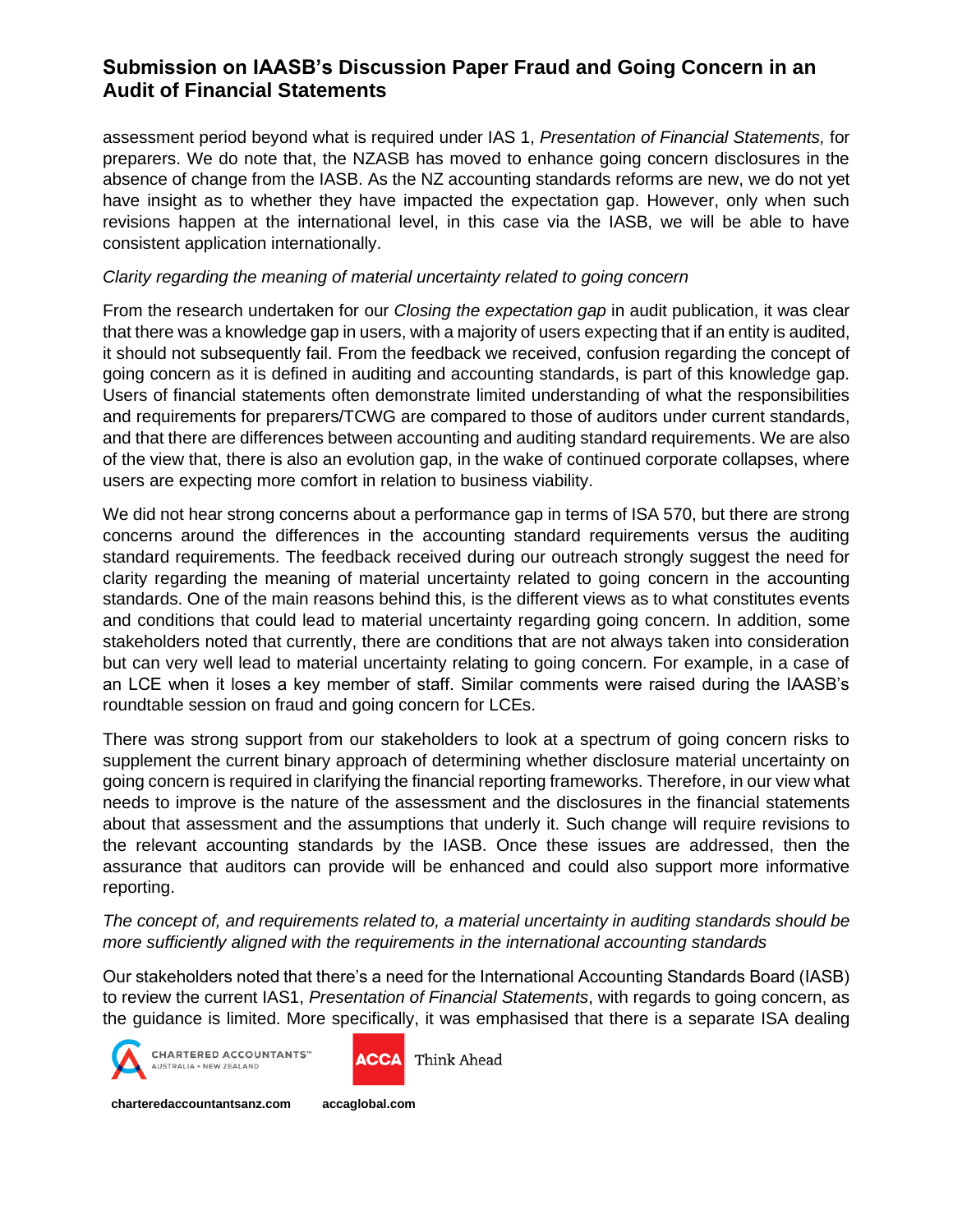with going concern but when comes to the IASB standards, it is only addressed by two paragraphs within a standard. This highlights that in order to narrow the expectation gaps there need to be changes to the responsibilities and obligations of other stakeholders in the financial reporting ecosystem and that the IASB needs to address these issues.

## *Changes needed with regard to going concern and other concepts of resilience*

The feedback received suggests that this is an area worth exploring further as it relates more to the expectations and needs of users i.e. whether a business is viable. For example, in the UK certain companies are required to issue a viability statement with auditors performing certain audit procedures on the statement to identify if there are inconsistencies based on their knowledge acquired during the audit as mentioned in the DP. The Brydon's report includes recommendations building on going concern and the existing viability statements in the UK, which could be a starting point for the IAASB to explore. Furthermore, the guidance on EER reporting may assist in helping entities further enhance their reporting on these matters and assurance can be added where appropriate.

#### *Other relevant comments*

There was acknowledgement amongst our stakeholders that there is potential for confusion in relation to how KAMs, MURGCs, and EOMs are used in auditors reports in relation to going concern and these could potentially be simplified.

We found that there is also a general recognition that going concern is complex and challenging and that the current environment in the light of Covid-19, has highlighted that there are issues with how management and those charged with governance deal with assessing going concern.

#### **Whether changes are needed with regard to going concern and other concepts of resilience**

**(b) Is there a need for enhanced procedures only for certain entities or in specific circumstances? If yes:**

- **(i) For what types of entities or in what circumstances?**
- **(ii) What enhancements are needed?**
- **(ii) Should these changes be made within the ISAs or outside the scope of an audit (e.g., a different engagement)? Please explain your answer.**

As stated in our response to 3(a) above, we did not hear strong concerns about a performance gap in terms of ISA 570 but there are strong concerns around the differences in the accounting standard requirements versus the auditing standard requirements. Until the accounting standards requirements, and the responsibilities of preparers/TCWG, are remedied, there is little appetite for auditing standards change, including further enhancement of responsibilities. However, there was acknowledgement that there is potential for confusion in relation to how KAMs, MURGCs, and EOMs are used in auditors reports in relation to going concern and these could potentially be simplified to assist both listed entities and complex entities and LCEs.



**ACCA** Think Ahead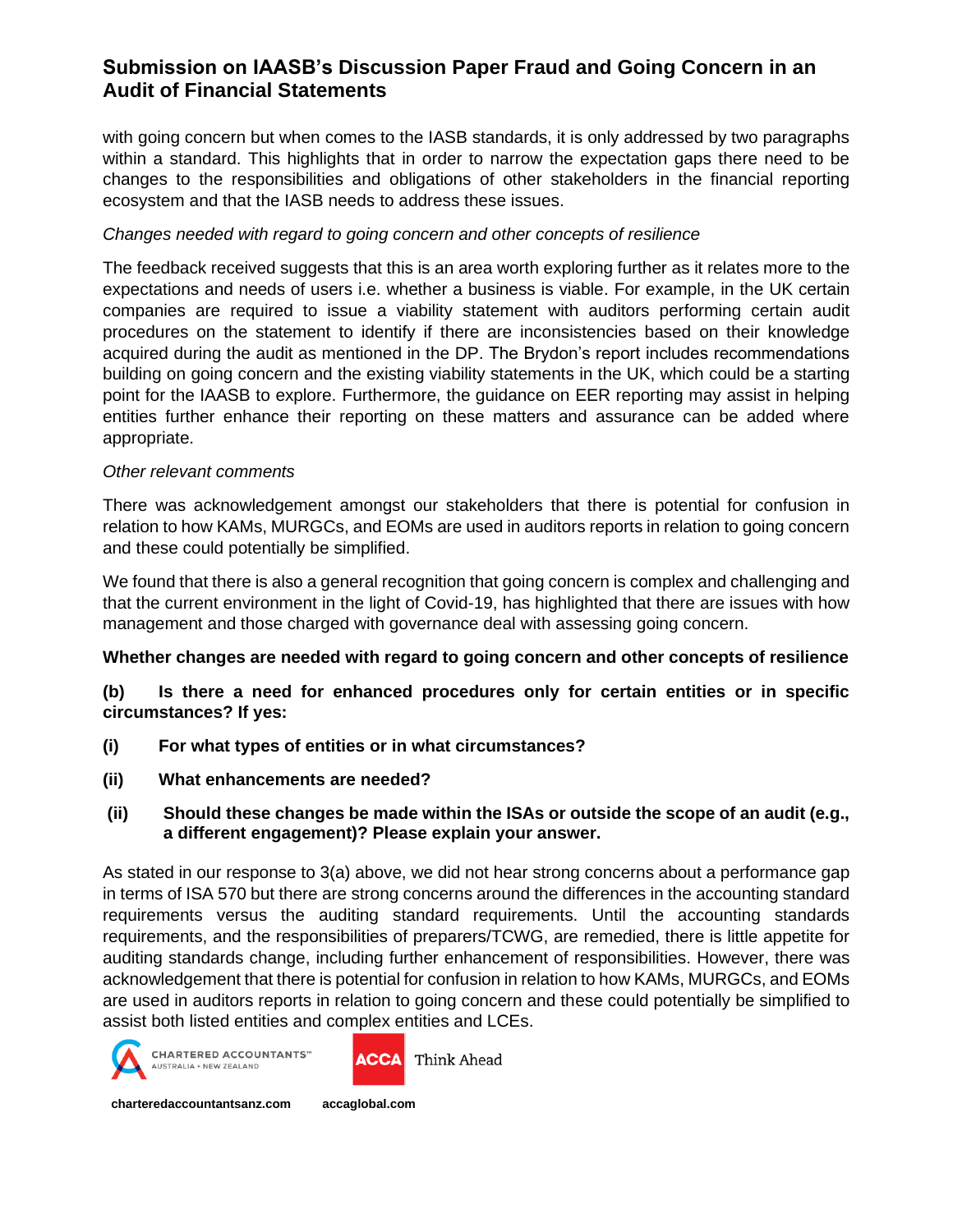**(c) Do you believe more transparency is needed:**

**(i) About the auditor's work in relation to going concern in an audit of financial statements? If yes, what additional information is needed and how should this information be communicated (e.g., in communications with those charged with governance, in the auditor's report, etc.)?**

Improved transparency in relation to going concern should come through enhancements to the accounting standards as noted in our response to 3(a) above (as has begun to happen in some jurisdictions such as New Zealand in the absence of action from the IASB) so that management and those charge with governance can make appropriate assessments and disclosures of those assessments. A consideration of introducing a SOX-like regime may also assist in the robustness of these assessments for those entities where the benefits of such a regime outweigh the costs.

In our view, the IAASB should then consider further informative disclosures regarding the auditor's work in evaluating management's going concern assessment. The recent revisions to ISA (UK) 570, the equivalent standard on Going Concern in the UK, could be a starting point. We also note that the Australian Parliamentary Joint Committee Inquiry into the regulation of auditing in Australia recommends a formal review by the Australian Financial Reporting Council on the sufficiency and effectiveness of reporting requirements under the Australian standards in relation to going concern.

Furthermore, some of our stakeholders noted that users find the use of both KAMs and MURGCs confusing and we therefore suggest considering whether there is a need to revisit how the auditor's report discusses going concern close calls in KAMs versus actual material uncertainties in MURGCs.

## **ii) About going concern, outside of the auditor's work relating to going concern? If yes, what further information should be provided, where should this information be provided, and what action is required to put this into effect?**

## **4. Are there any other matters the IAASB should consider as it progresses its work on fraud and going concern in an audit of financial statements?**

We understand that technology did not form part of this discussion paper, however, we do note that many of our stakeholders suggested that the advancements in technology can help narrowing the expectation gap and more specifically the evolution gap. ACCA's thought leadership report titled, *Machine learning: more science than fiction,* found that machine learning (ML) can help improve fraud detection. For example, in risk assessment, supervised learning algorithms can be used to help identify specific types or characteristics that warrant greater scrutiny; and improve targeting of the areas of focus for the audit. In this context, the choice of an appropriate ML method can be valuable for audit testing<sup>6</sup>. This is only an example and we therefore suggest the IAASB to explore further the opportunities where technology can help.

<sup>6</sup> <https://www.accaglobal.com/gb/en/professional-insights/technology/machine-learning.html>



**ACCA** Think Ahead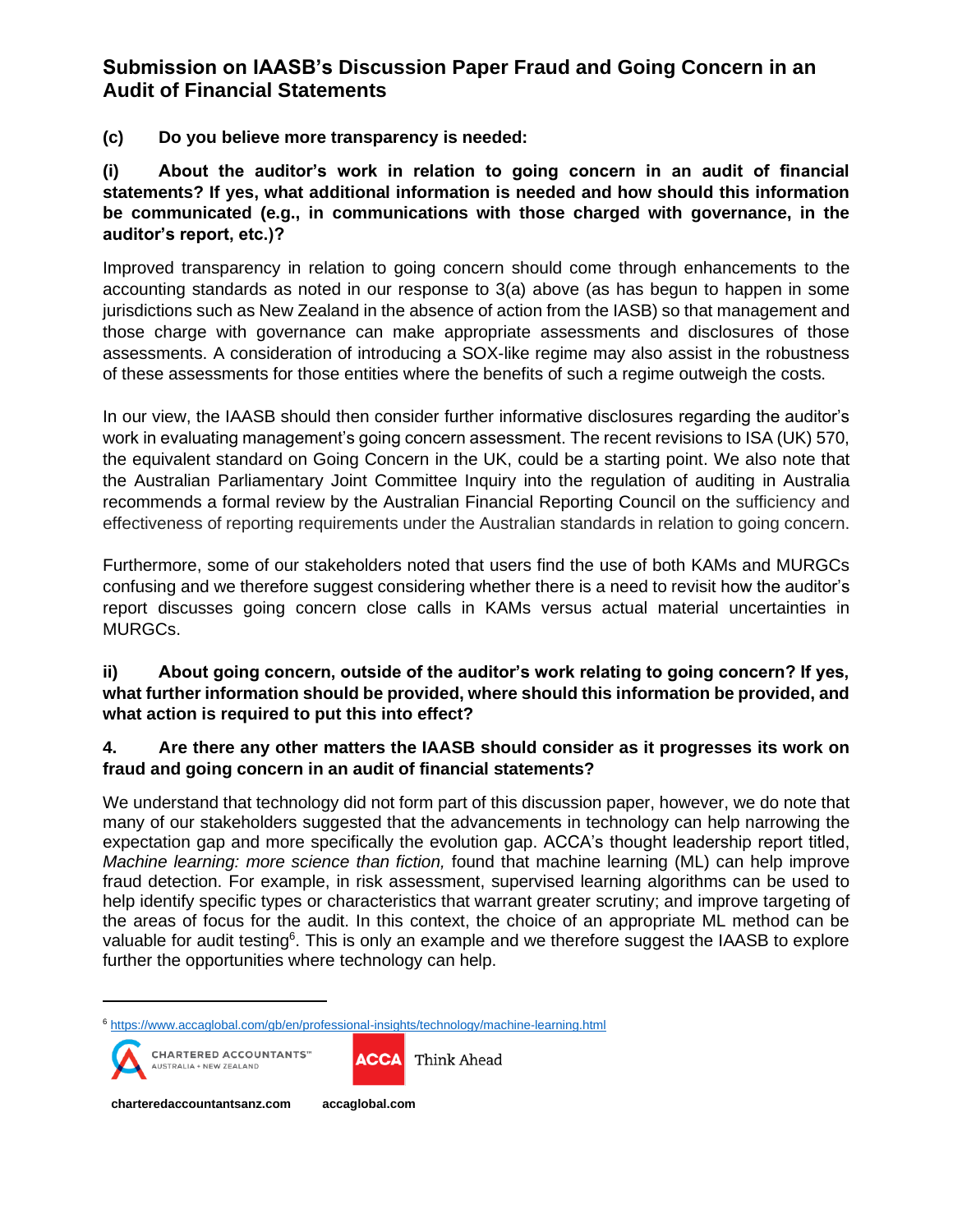# **Appendix B**

## **About Chartered Accountants Australia and New Zealand**

Chartered Accountants Australia and New Zealand (CA ANZ) represents more than 128,000 financial professionals, supporting them to make a difference to the businesses, organisations and communities in which they work and live. Chartered Accountants are known as Difference Makers. The depth and breadth of their expertise helps them to see the big picture and chart the best course of action.

CA ANZ promotes the Chartered Accountant (CA) designation and high ethical standards, delivers world-class services and life-long education to members and advocates for the public good. We protect the reputation of the designation by ensuring members continue to comply with a code of ethics, backed by a robust discipline process. We also monitor Chartered Accountants who offer services directly to the public.

Our flagship CA Program, the pathway to becoming a Chartered Accountant, combines rigorous education with practical experience. Ongoing professional development helps members shape business decisions and remain relevant in a changing world.

We actively engage with governments, regulators and standard-setters on behalf of members and the profession to advocate in the public interest. Our thought leadership promotes prosperity in Australia and New Zealand.

Our support of the profession extends to affiliations with international accounting organisations.

We are a member of the International Federation of Accountants and are connected globally through Chartered Accountants Worldwide and the Global Accounting Alliance. Chartered Accountants Worldwide brings together members of 13 chartered accounting institutes to create a community of more than 1.8 million Chartered Accountants and students in more than 190 countries. CA ANZ is a founding member of the Global Accounting Alliance which is made up of 10 leading accounting bodies that together promote quality services, share information and collaborate on important international issues.

We also have a strategic alliance with the Association of Chartered Certified Accountants. The alliance represents more than 870,000 current and next generation accounting professionals across 179 countries and is one of the largest accounting alliances in the world providing the full range of accounting qualifications.